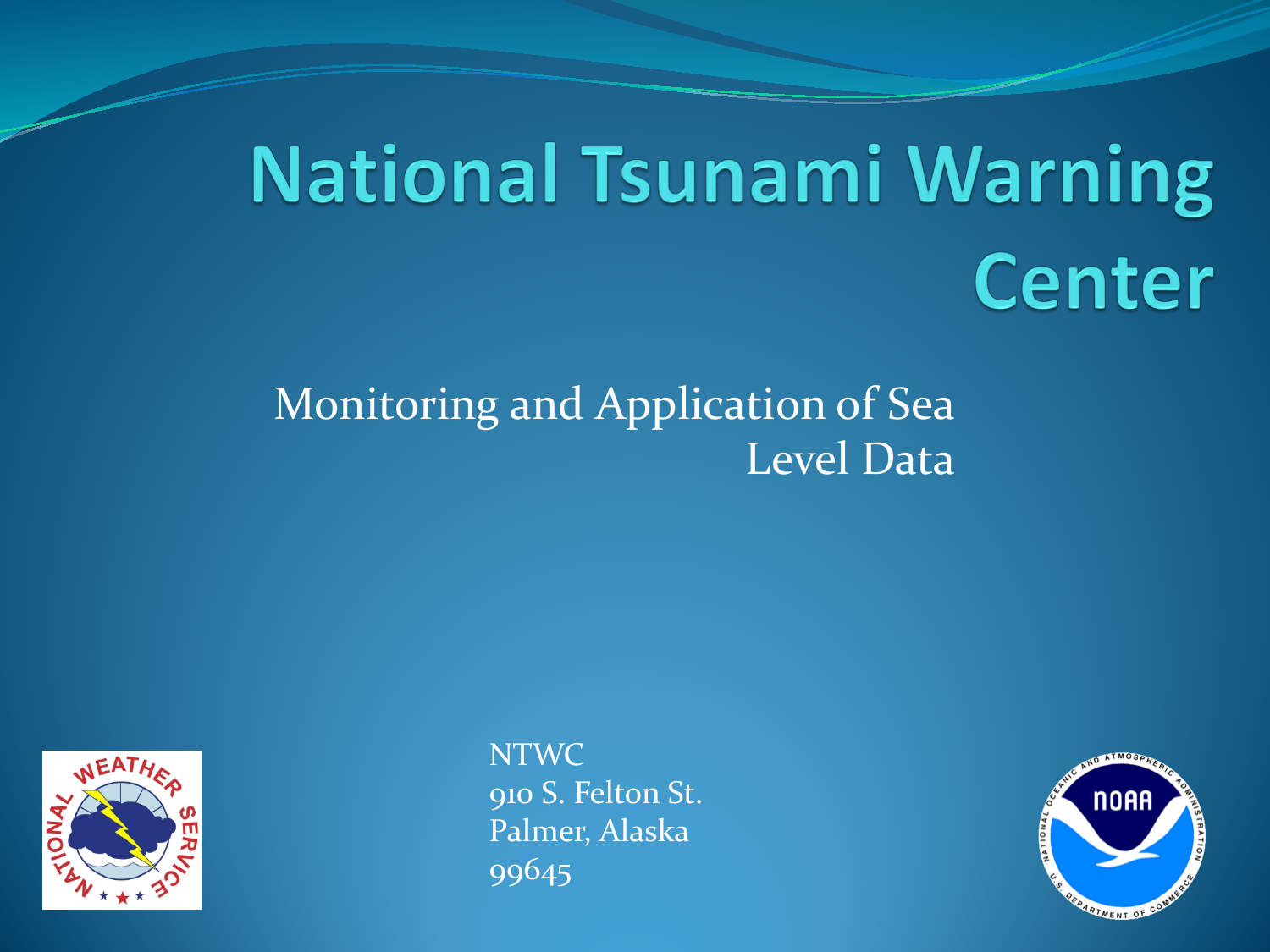## When an earthquake occurs that

## can generate a tsunami

- National Weather Service, Tsunami Warning System, has procedures to issue a Tsunami Warning based solely on a large seismic event
- Immediately following large earthquake events, the tsunami threat is reevaluated by monitoring traditional tide gauge stations, DART buoys, and NWS Tsunami Gauge stations
- For the purpose of expedient cancellation of a Tsunami Warning, a dense network of sea level stations is needed for timely confirmation of tsunami hazard status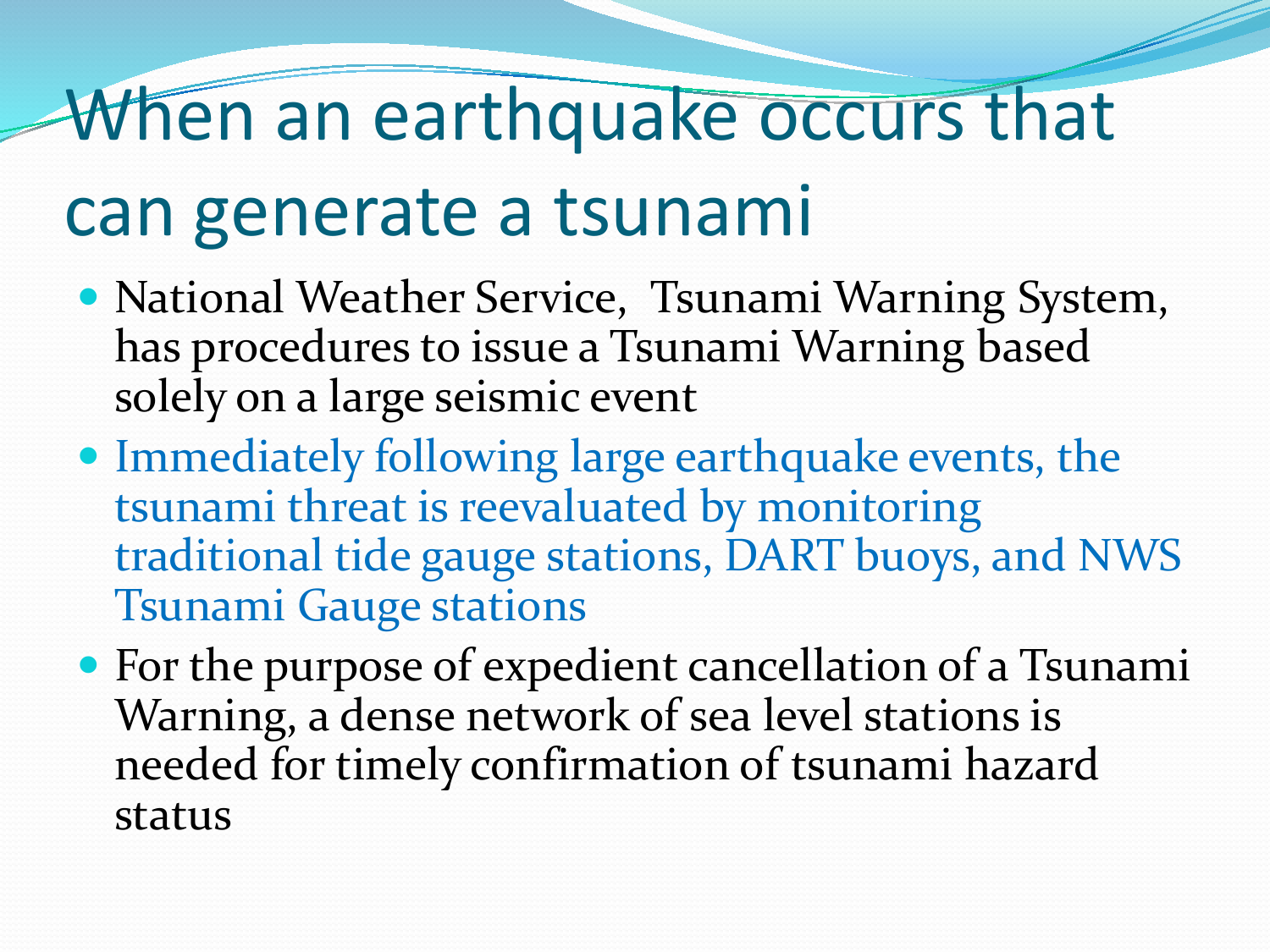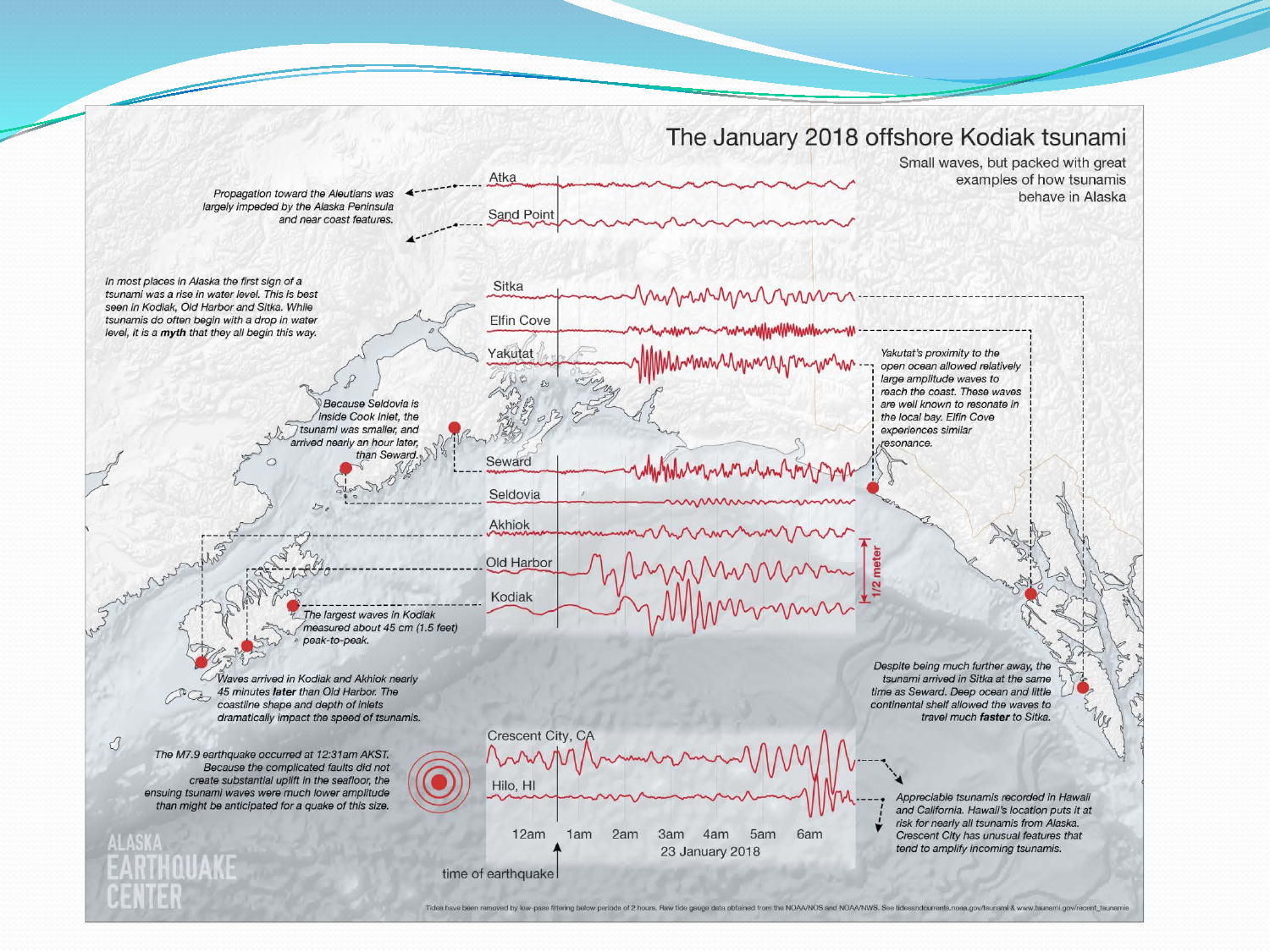## When an earthquake occurs that

## can generate a tsunami

- The travel time of a tsunami wave from the earthquake source is determined for coastal locations
- The closest sea level station may not be operational because large earthquakes can disrupt communication to local gauging stations
- Observed wave heights are used to scale tsunami forecast models. For the water level data to be utilized in TWS operations there must be minimal data latency and a rapid (15-sec) sample rate
- Several Alaska shore stations and DART stations have a close proximity to tsunami sources associated with the Pacific tectonic plate, and may be within  $\frac{1}{2}$  hour of wave detection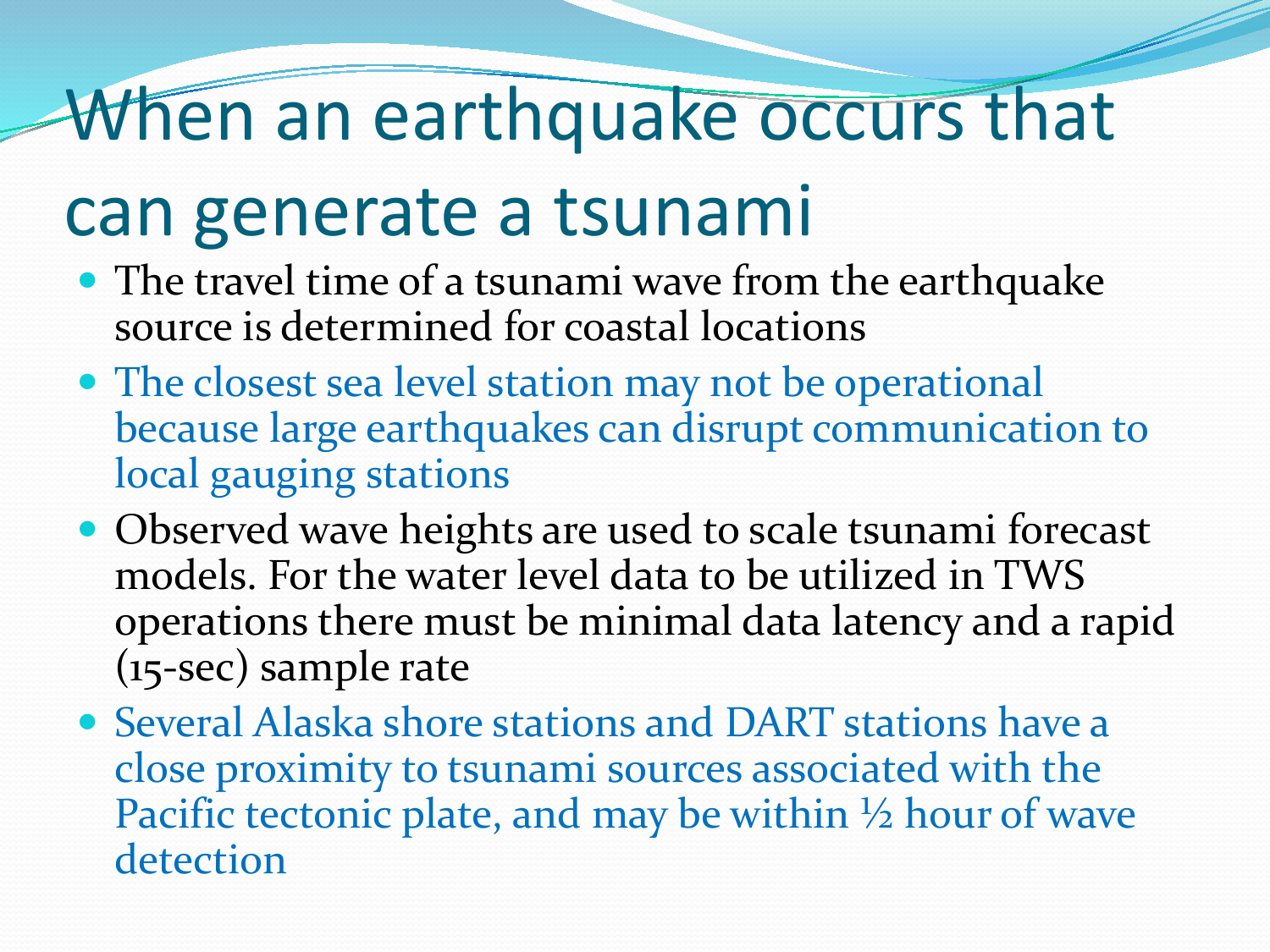# When an earthquake occurs that

## can generate a tsunami

- A sea level station within  $\frac{1}{2}$  hour of travel time enables rapid cancellation of a Tsunami Warning that is impacting Warned communities
- For many Alaskan earthquakes, an outage at the nearest sea level station may force a wait for the *potential* tsunami to travel for more than 1 additional hour to the next station
- Informed Operational decisions are enhanced by minimal data latency
- Some tide stations only encounter distorted tsunami waves due to reduced ocean exposure and increased harbor reflections which affect wave arrival times and amplitudes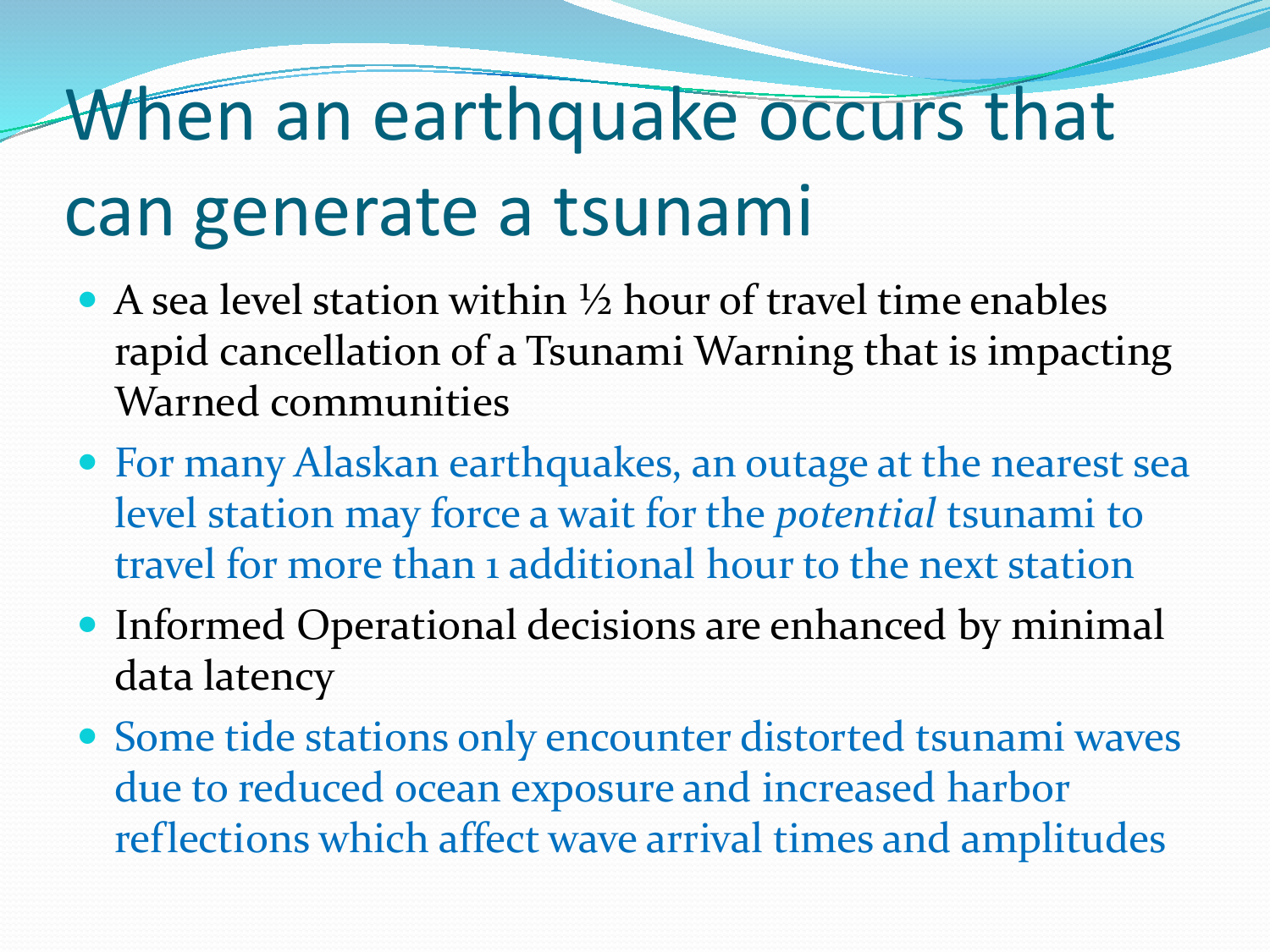Before an earthquake occurs the Alaska Tsunami Forecast Model (ATFM) has been prepared

- 7 million cells
- Times 20,000 time steps
- Times ~ 10 floating point operations per cell per time step
- Works out to 1.5x10<sup>12</sup> flops per model run
- Anticipates fine observations for fine scaling
- Modeling improvements and hardware improvements are ongoing
- New model runs are an ongoing development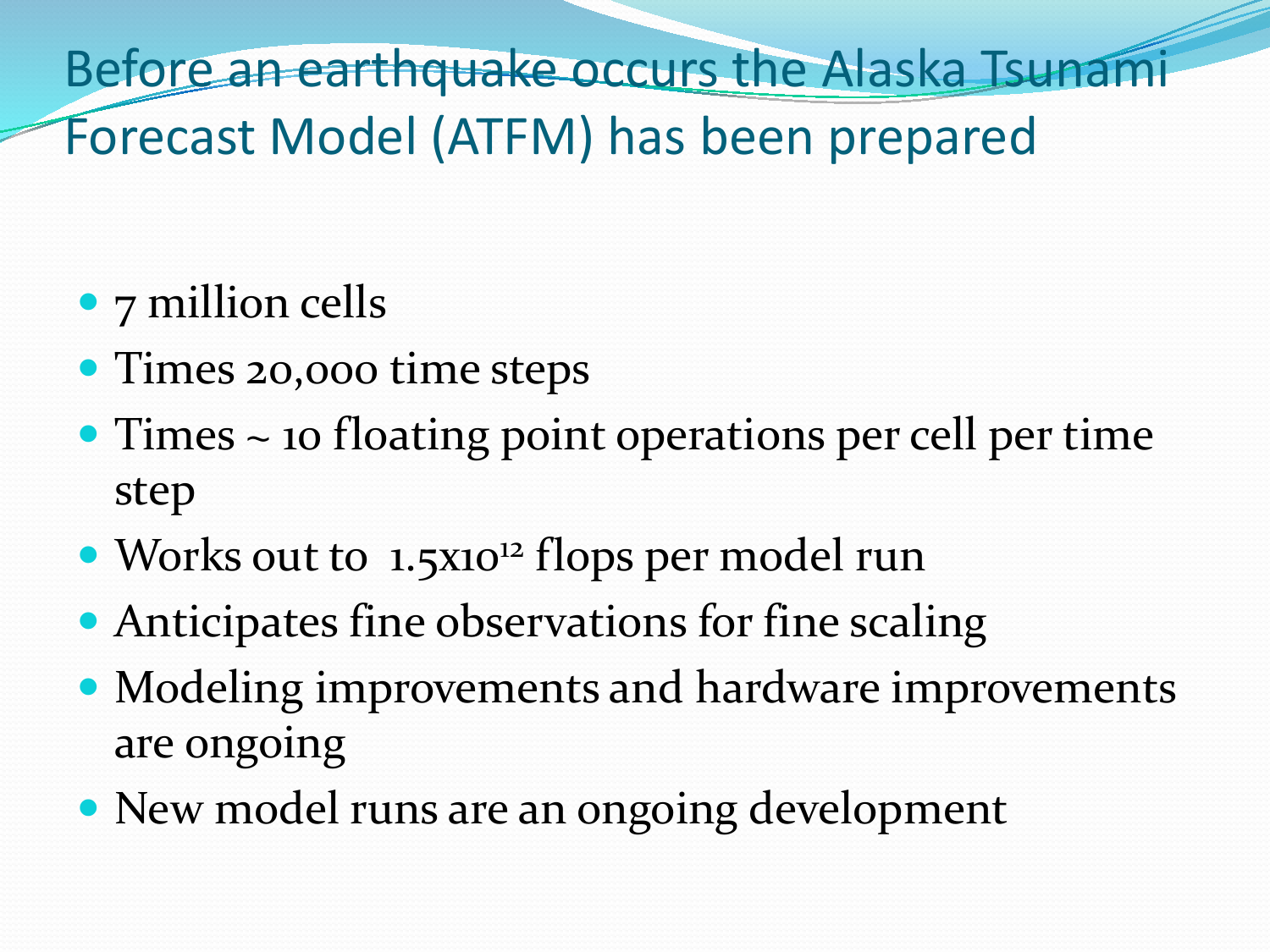### National Weather Service Tsunami Gauge stations

- Sources of failures for electronic systems at oceanfront environments are numerous and cause outage gaps
- Many stations monitored by NTWC cost thousands of dollars for transportation which extends outages
- A station intended for tidal measurement are not as durable as a station intended for tsunami measurement
- NWS tsunami forecast locations are not geocoordinated with tide stations
- The water level observations are used to confirm and revise the forecast
- The tide stations are not always located at the open ocean coastline, where the maximum tsunami threat exists, and instead may be in a wave sheltered harbor. Open ocean exposed stations are preferred.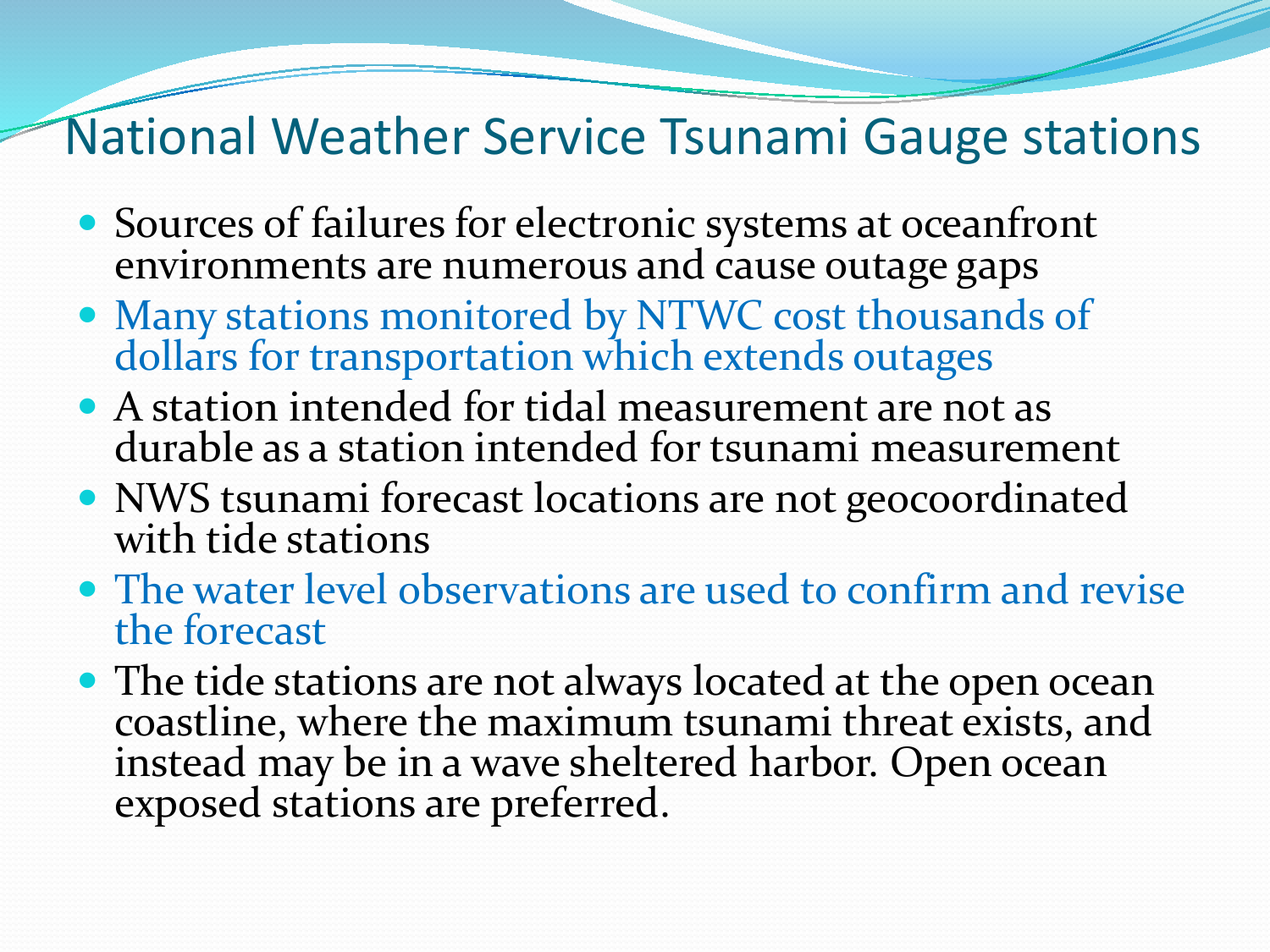### National Weather Service Tsunami Gauge stations

- Alpha Tsunami Gauge stations operate over 11 years between failures, and require a strong infrastructure
- AT Tsunami Gauge stations install in 3 hours on undeveloped shores, and are deployable in a few days, with an operational expectation of 2 years
- No vertical reference for relative measurements , which are unaffected by vertical displacement of a local earthquake
- The objective of an NWS Tsunami Gauge; to measure the peak of a tsunami and transmit the value, is supported by 15 second scan and telemetry rate
- Stations are sited in close proximity to open ocean, and are not behind jetties, breakwaters, or sources of flotsam.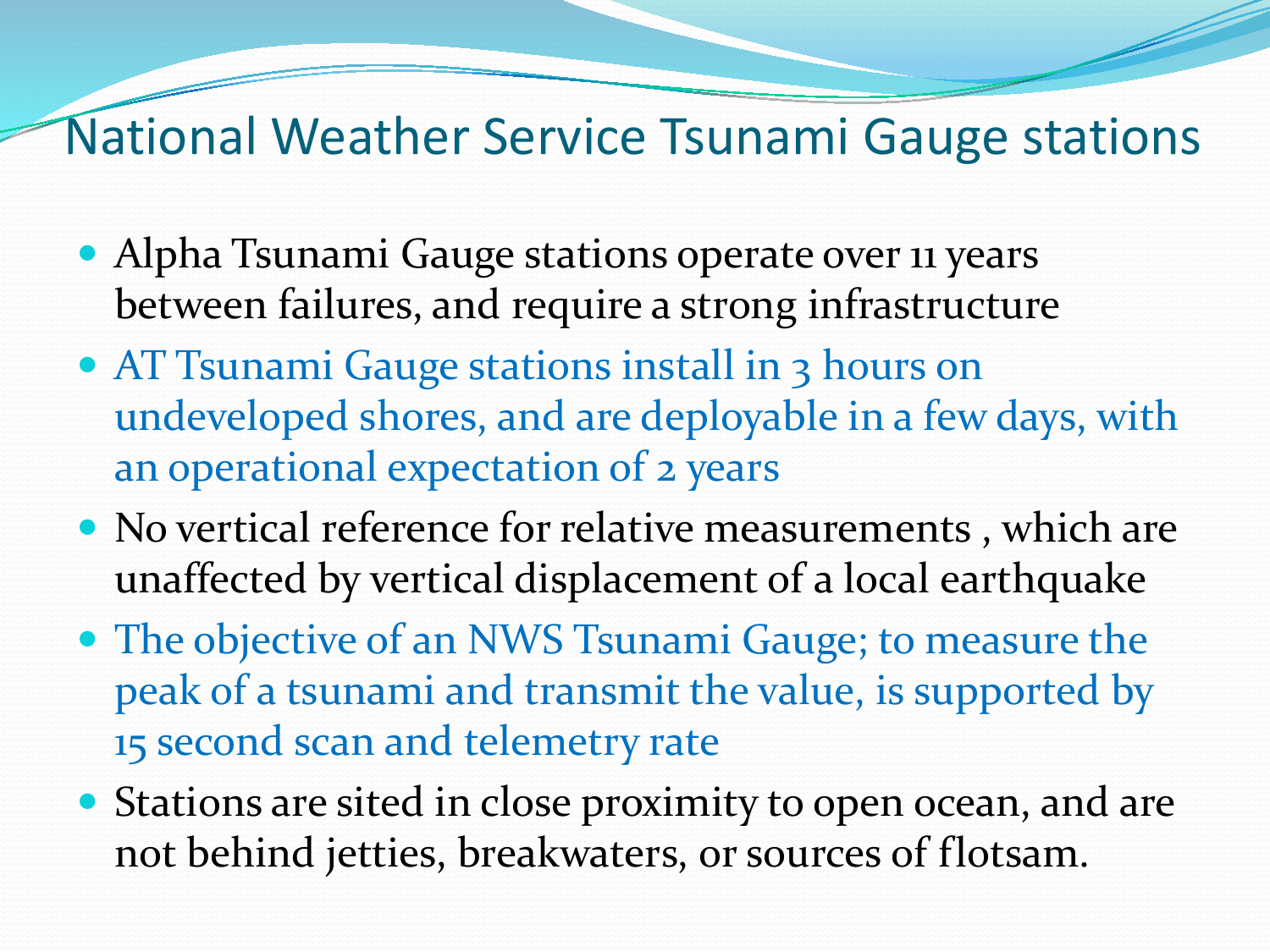Considerations for sea level data used at NTWC

- Quality of exposure to open ocean wave Sample rate
- Transmission interval
- Survivability of station
- Availability of data